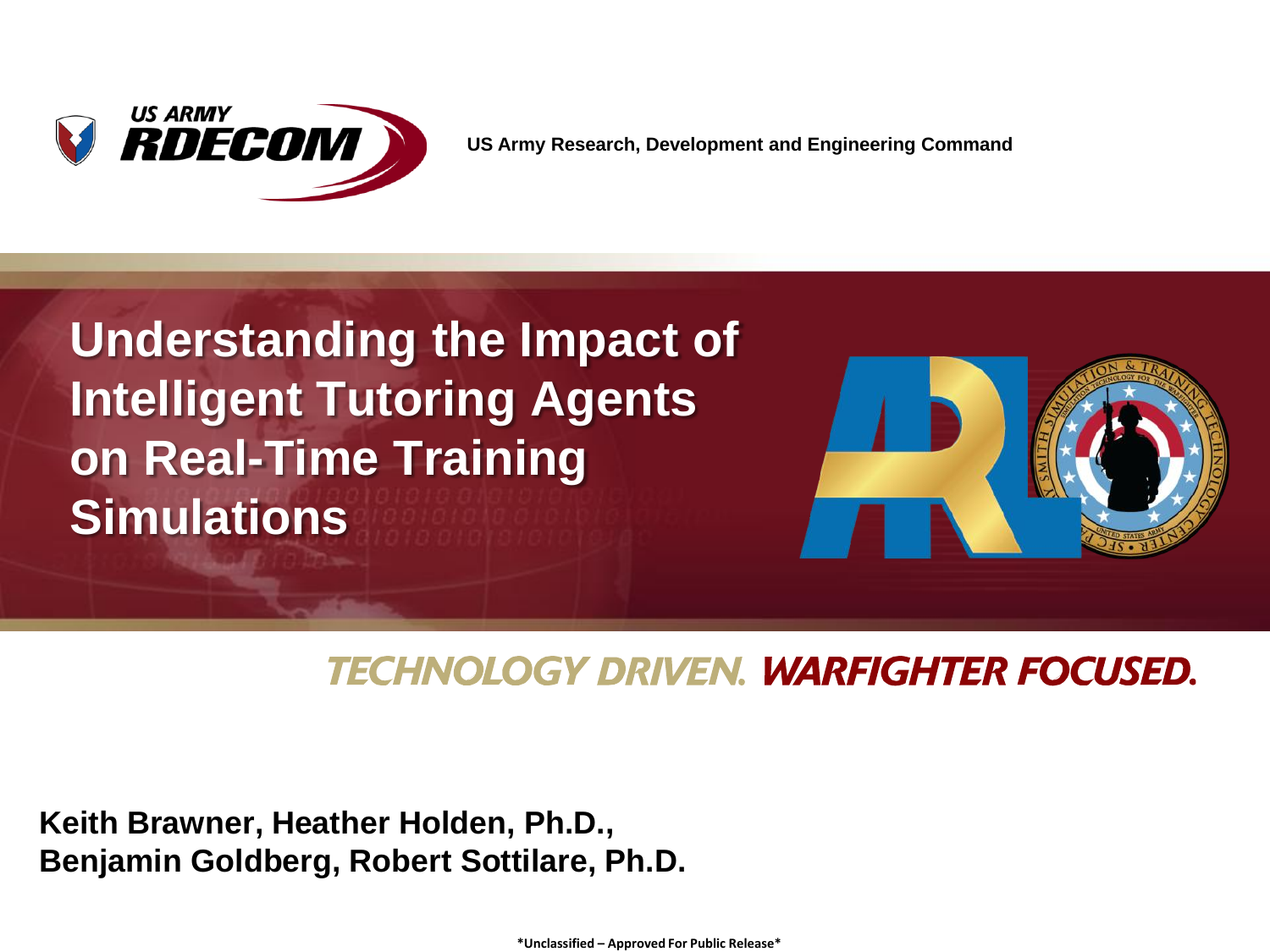### **Presentation Roadmap**

- General Notes on Intelligent Tutoring
- Reactive techniques of automated instruction
	- Strategies and successes
	- Limitations
- Active techniques
	- Strategies and successes
	- Limitations
	- Promise
- Direction of the field (Future work)
	- Military
	- Civilian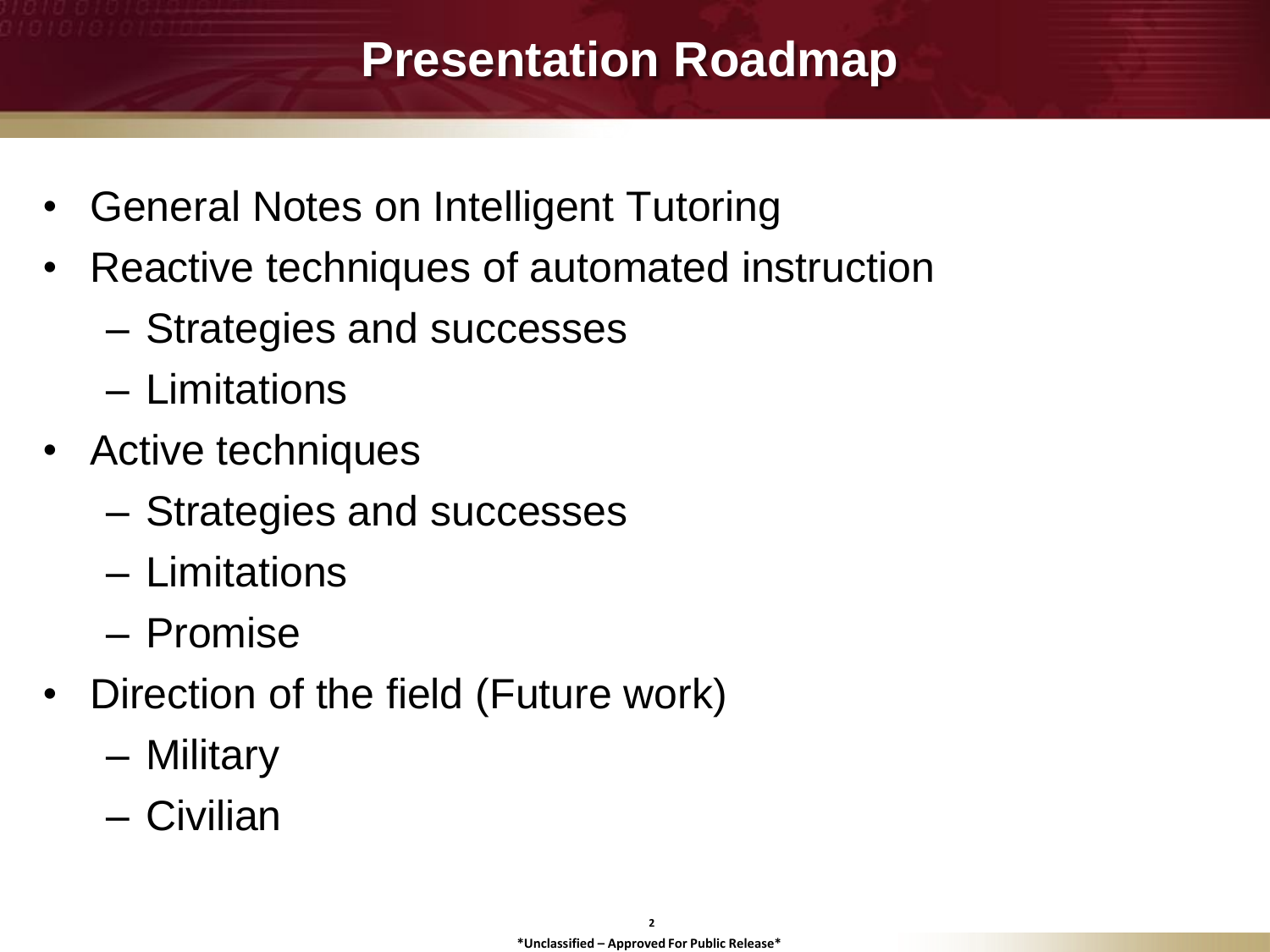## **Words on Intelligent Tutoring System Design**

- Typically approach well defined domains
- Adapt content to skill level
- Have turn-based, or event-based approach
- Built within a tightly coupled environment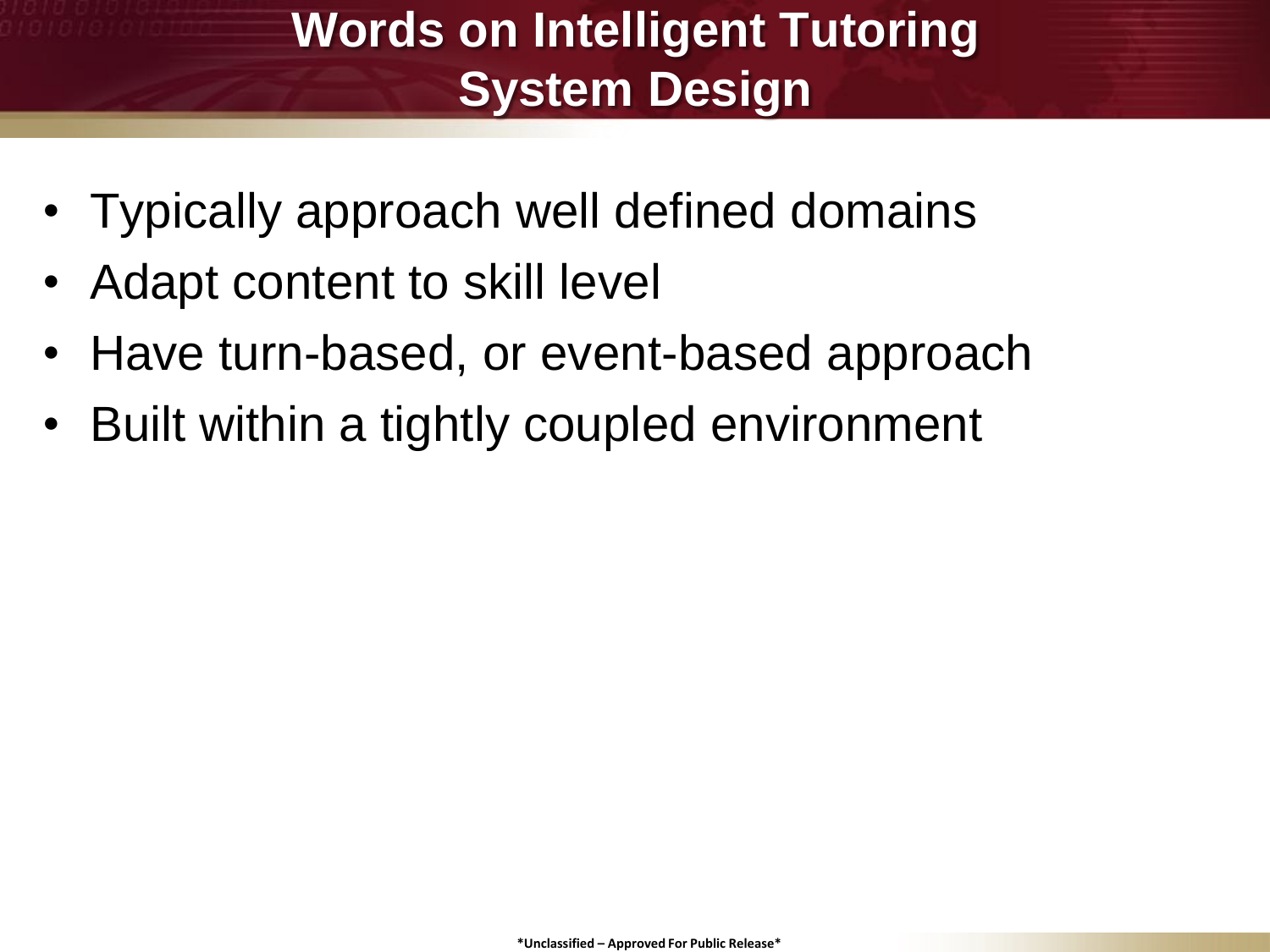## **Reactive (Computer-based) Strategies and Successes**

- Scale the content to the user's ability – User takes in more content in a shorter time
- In specific domains, more effective than traditional instruction
- "Is Adaptive Learning Effective" Literature review
	- 15 systems, average effect size .95
	- Includes math, programming, physics, natural sciences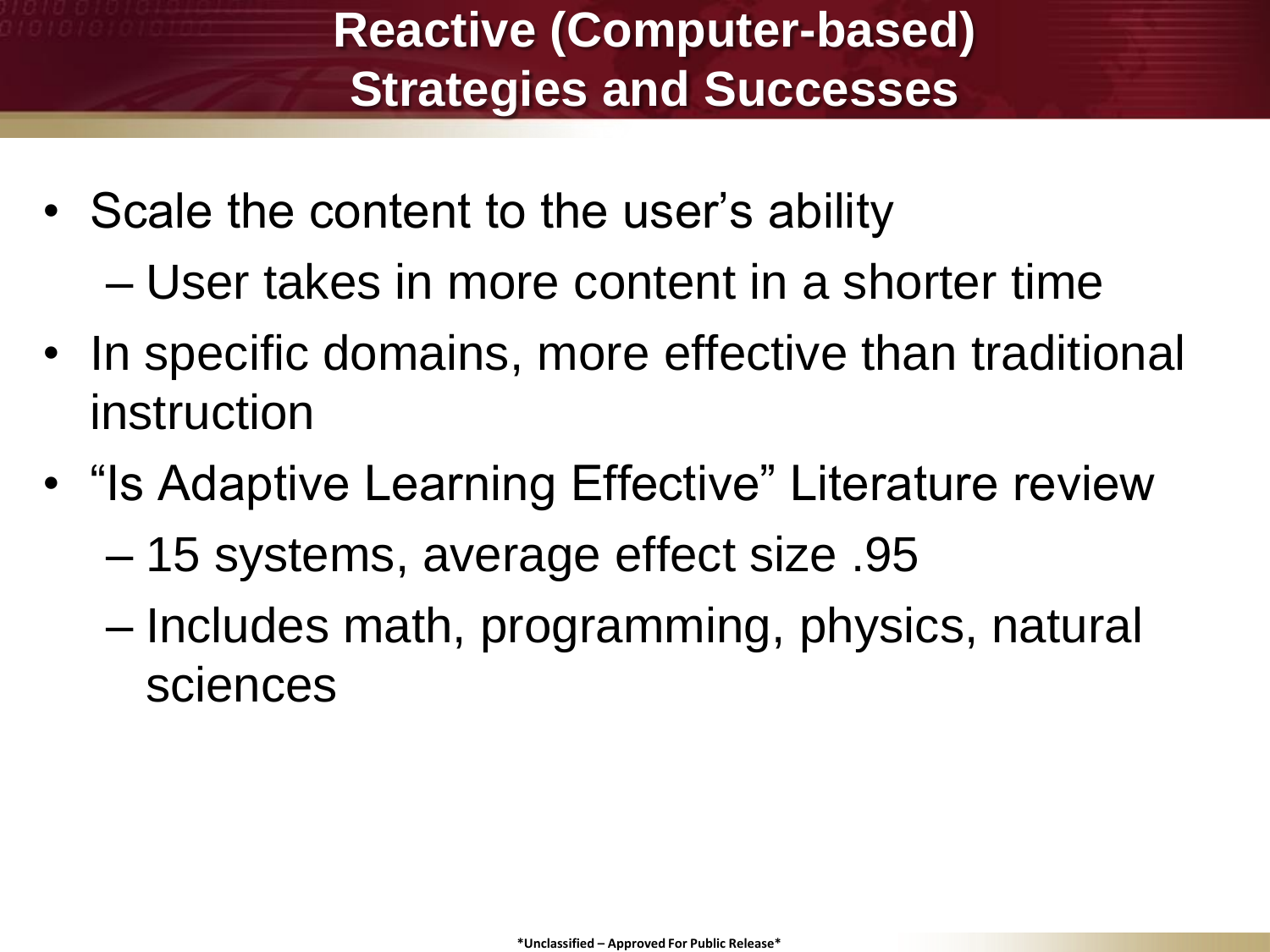### **Reactive Limitations**

- Domains are not always well defined
- Cannot expand to social tasks, or team training
- People are more than performance ability
	- Human tutors ask questions
	- Respond to stalls
	- Account for motivation
- Fundamentally, these tutors do not know "how to teach"
- Result? Observation of 1/2 of the human tutor effect size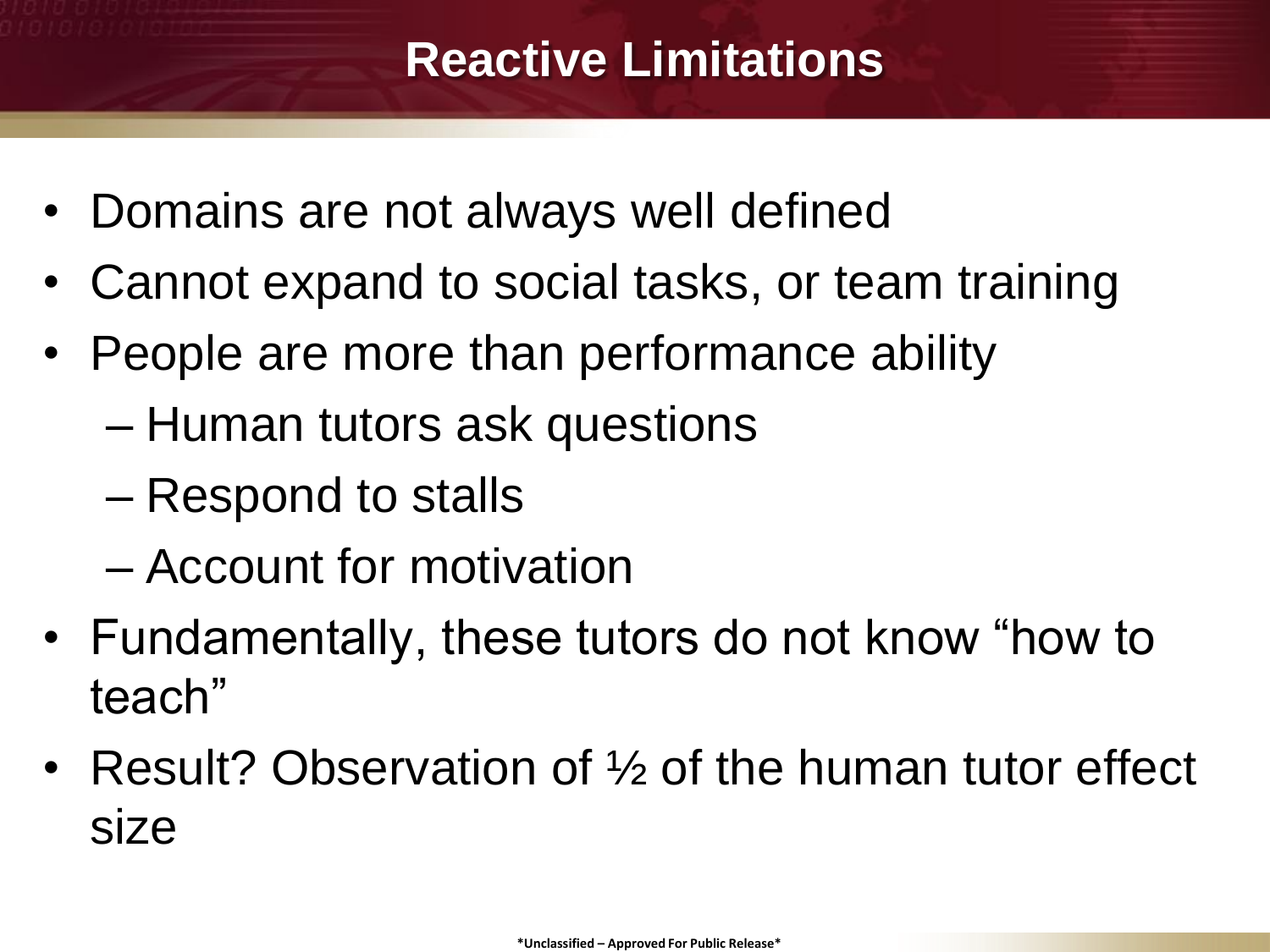### **Active Strategies and Successes**

- 50% of (human) tutor interactions are based on affective elements
	- D'Mello, Taylor, Davidson, & Graesser, 2008
- Tutor-Learner relationship is social/trusting, which aids in cognitive development
	- Kim & Baylor, 2006
	- Woolf et. al., 2009
- Proactive human tutors have been observed to improve performance
	- Two standard deviations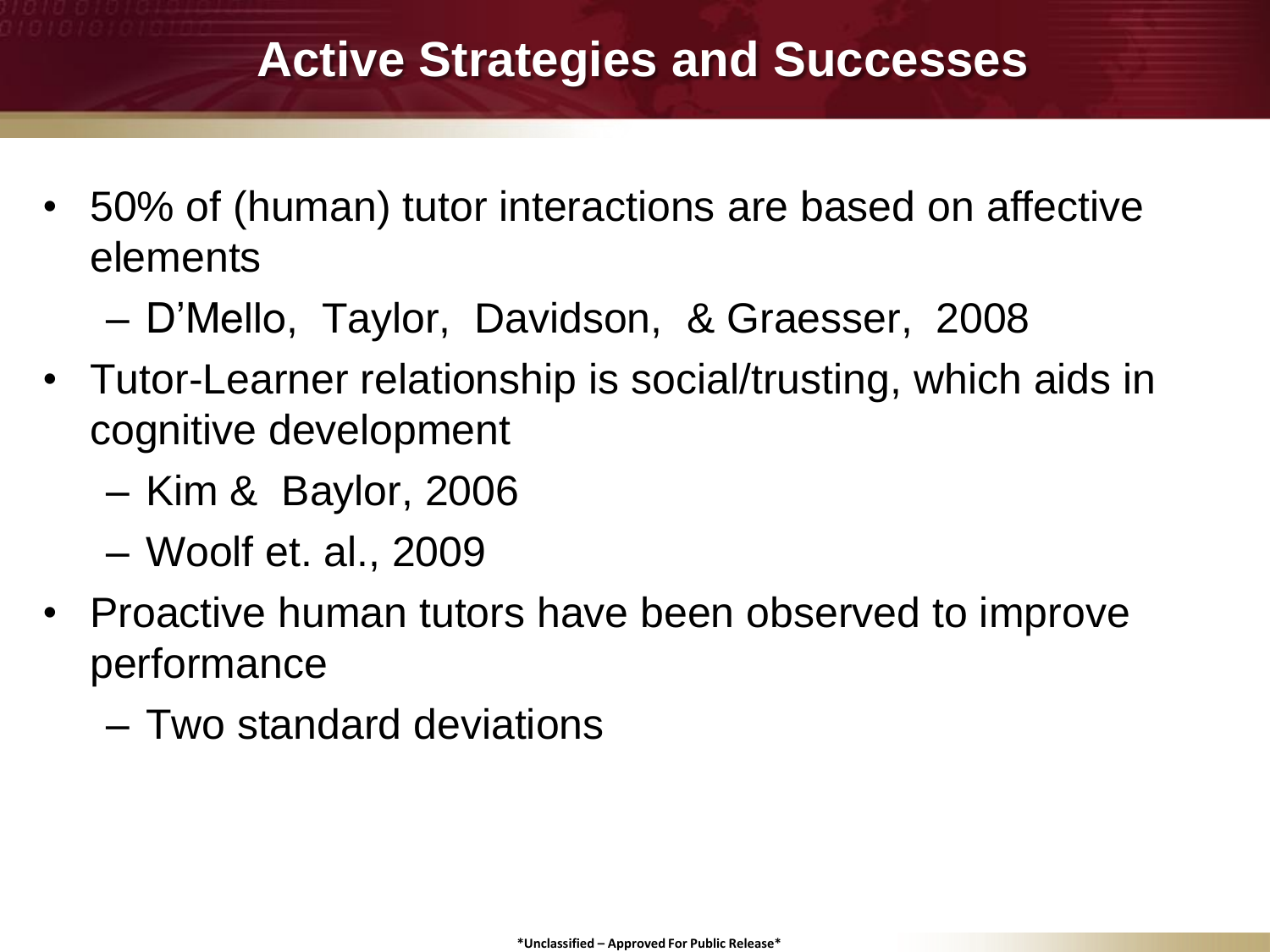#### **Active Strategies and Successes**

- Carnegie Learning's Cognitive Tutor
	- Realtime feedback based on continuous assessment
- Autotutor
	- NLP responses based on content and cognition
- Conati educational game
	- Tracks user emotional state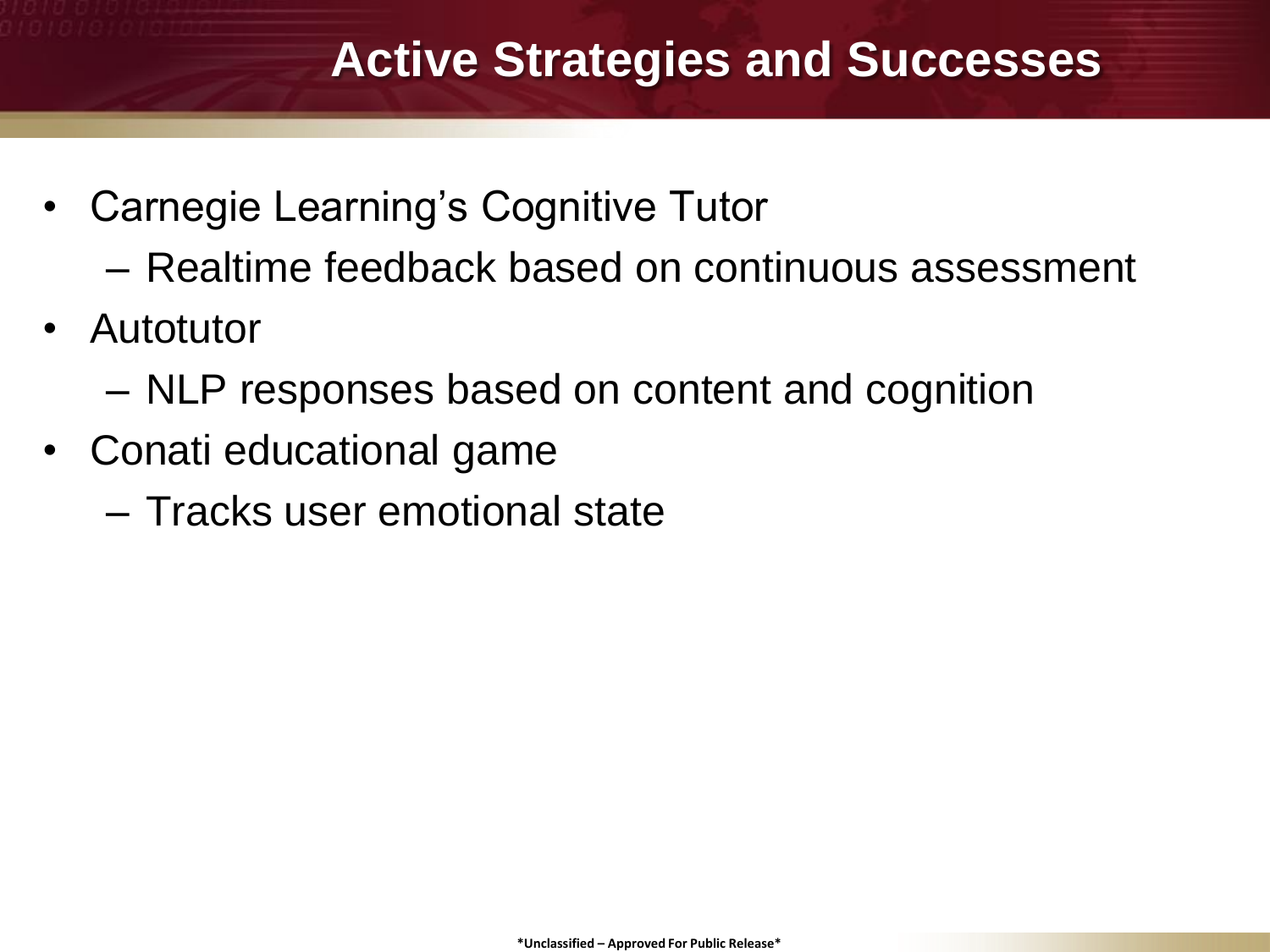### **Active Limitations**

- Everything must be realtime
- Requires a step beyond the content creation
	- Time consuming, expensive
- Feedback for a specific state is a relatively novel problem
	- Learning in a stressed state
- Incorrect decisions have negative impact
	- Razzaq & Heffernan, 2009
- Lessons Learned:
	- Do not break flow
	- Do not distract the user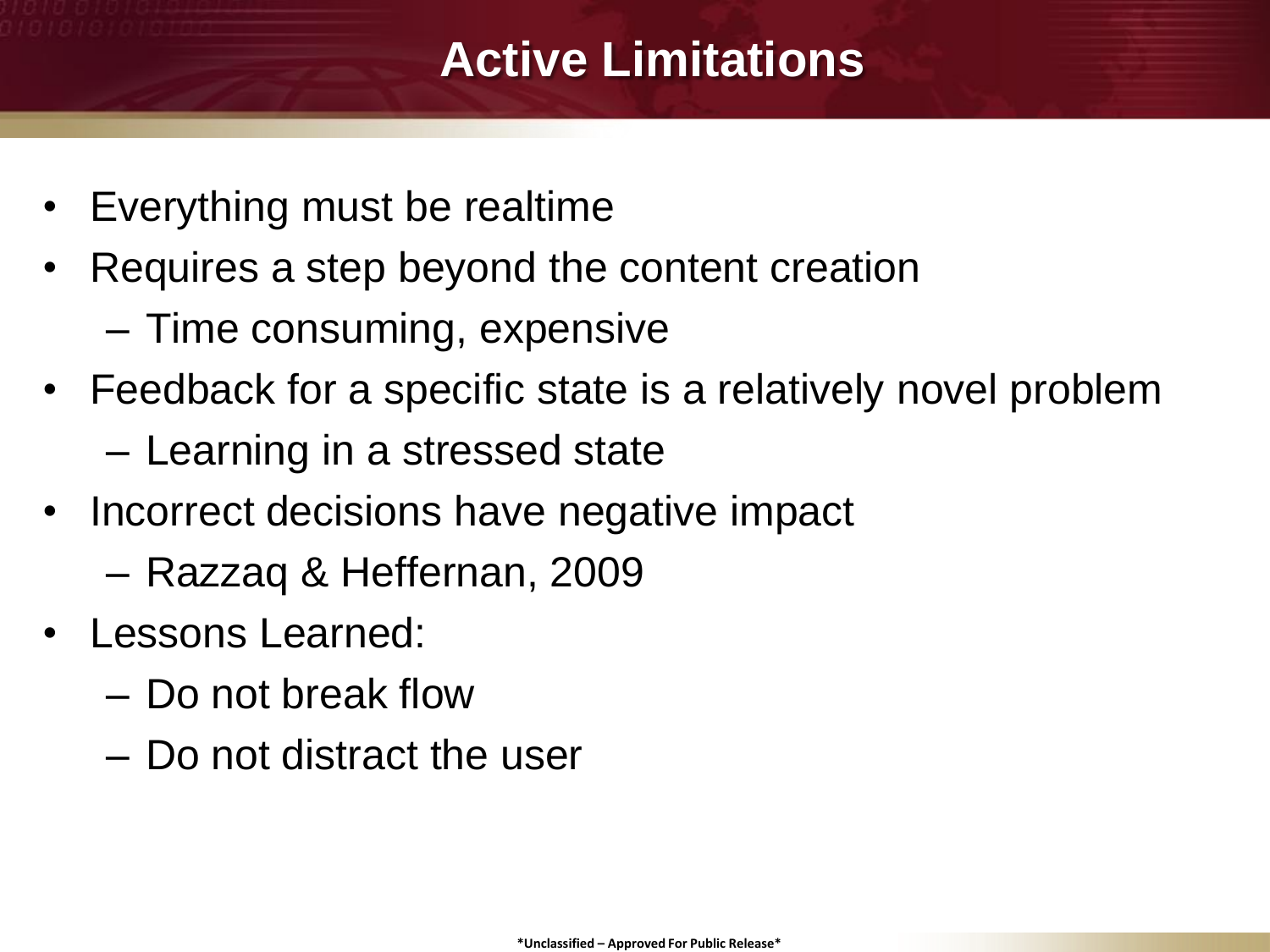#### **Active Promise**

- Team Training
- Ill-defined Domain Training
- Leadership Training
- Emotional or Stress Training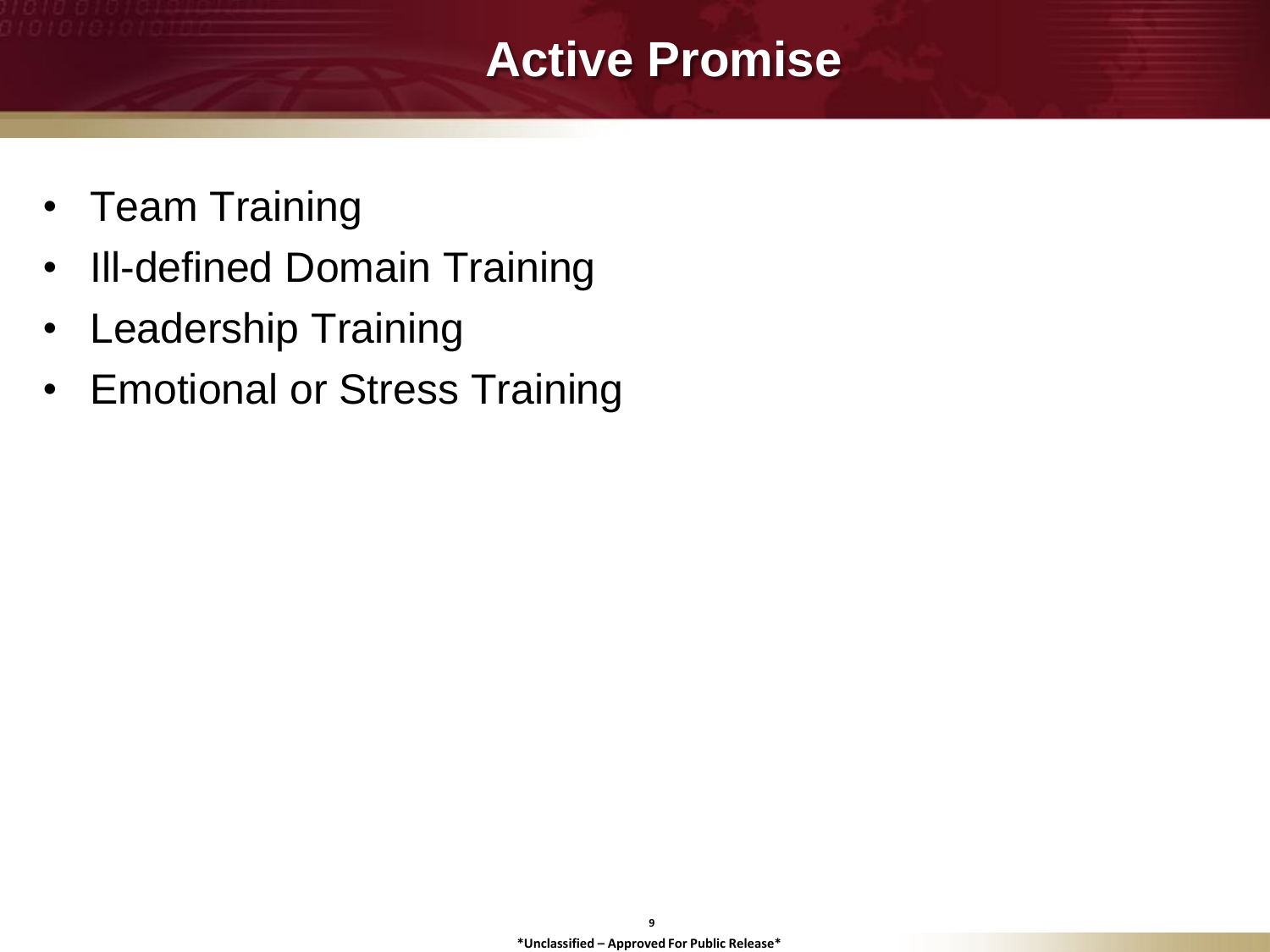## **Field Direction - Civilian**

- Computer-based Intelligent Tutors work: (Woolf, 2011)
	- Effectively reduce the time required for learning by 1/3 to  $1/2$ .
	- Networked versions reduce the need for training support personnel by about 70% and operating costs by about 92%

Woolf, B.P. (2011). Intelligent Tutors: Past, Present and Future. Keynote address at the Advanced Distributed Learning ImplementationFest, August 2011, Orlando, Florida.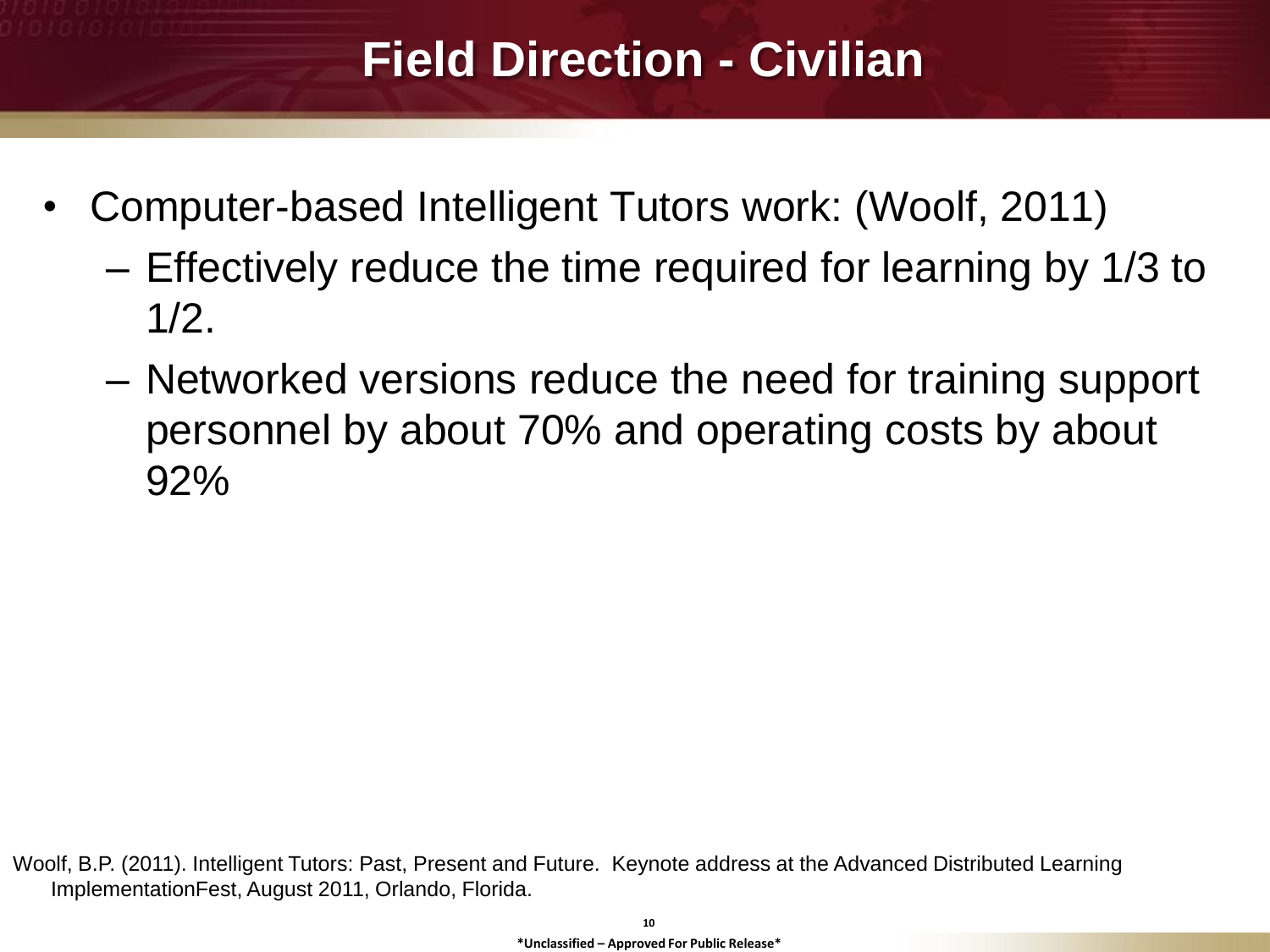## **Field Direction - Military**

- TRADOC FY 12 Warfighter outcomes
	- T-3. Adaptive Training System
	- T-5. Tailored / Adaptable Learning and Training (includes Intelligent Tutor)
- TRADOC S&T White Paper themes
	- Intelligent Tutoring Systems
- TRADOC Force Operating Capabilities
	- FOC-10-01 Leadership Training & Education

– FOC-10-03 Realistic Training